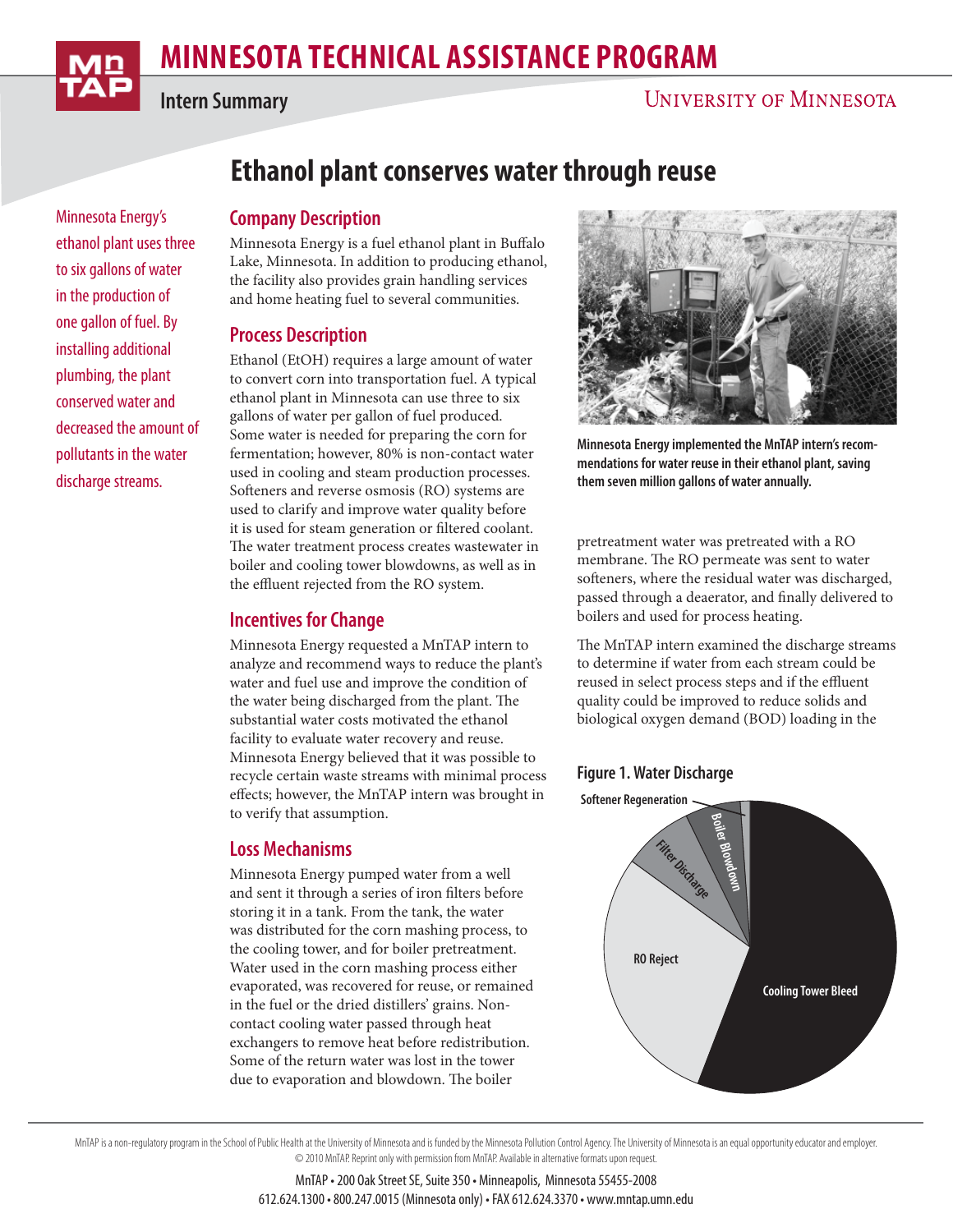facility's lagoon. The intern evaluated the water quality needs for the production processes and found that a substantial proportion of wastewater could be treated and recycled within the plant.

#### **Water Reuse**

Water in each discharge stream had low concentrations of solids and other pollutants including iron, chloride, and chlorine compounds. The flow of effluent streams was also low compared to cooling tower effluent streams that were evaluated. The RO reject water was selected for reuse, because its components were similar to process water and would not affect the process conditions of corn mashing and fermentation. To prove that the RO reject was compatible as process water, the Brix value, an indication of sugars present in the fermentation unit, and the EtOH percentage following fermentation needed to be stable. Minnesota Energy installed plumbing costing under \$100 to divert the RO reject water to the process stream, saving 4.75 million gallons of water annually and \$165 in chemical treatment costs. The company reduced pollutants by 100,000 pounds of solids, three pounds of chlorine, and 9,000 pounds of chloride.

The MnTAP intern also selected the boiler blowdown water stream for reuse. This stream was diverted to the process. This modification reused and saved one million gallons of water. Effluent to the lagoon was also reduced by 10,000 pounds of solids and 1,000 pounds of chloride annually. The intern recommended that the heat generated from boiler blowdown be used in the process of corn mashing, which can save at least \$4,000 in energy costs annually. The intern also explored a more expensive option of installing a heat exchanger on the boiler blowdown to save up to \$42,000 annually. Minnesota Energy is considering these recommendations.

Two other discharge streams, softener reject water and filter discharge water, were significantly smaller or potentially difficult to blend with the process water supply. The reuse of the softener reject water amounts to a 50,000 gallon per year savings, but has an implementation cost of over \$1,000. In addition, the softener system is scheduled to be replaced by a new RO water unit. The filter discharge water would result in an annual savings of two million gallons, which is twice the savings of the boiler blowdown water recovery. However, the stream contains high

#### **Figure 2. Water Flow Process**